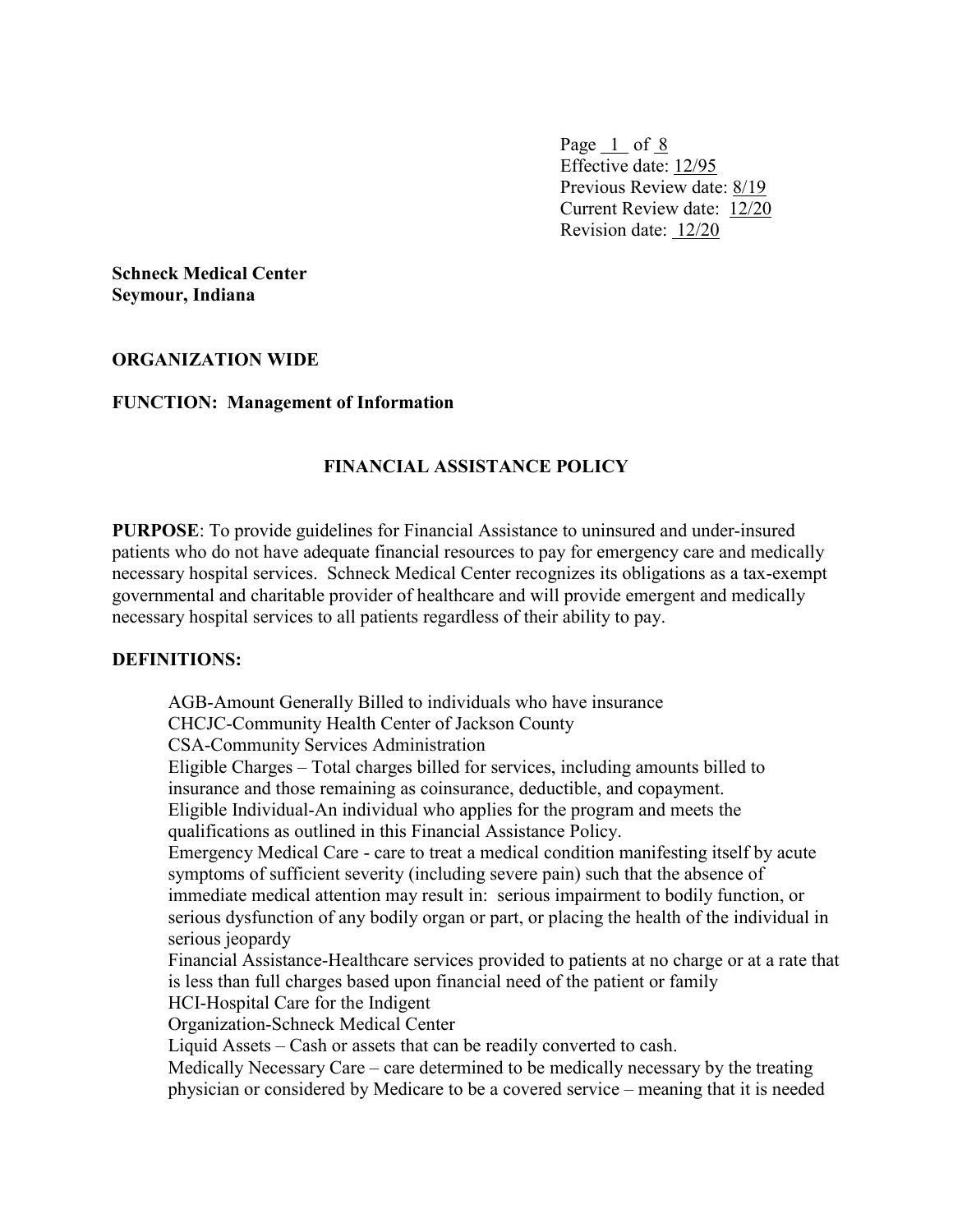to prevent, diagnose, or treat an illness, injury, condition, disease, or its symptoms and meets accepted standards of medicine; provided, however, that any services that are considered to be cosmetic or elective in nature shall not be medically necessary Other Sources of Payment – any and all health insurance coverage, employer health plan coverage, membership in a health care sharing ministry, HCI, Medicaid, other insurance coverage or any other third-party that is legally or contractually obligated to contribute to the payment of a client's medical expenses

**EQUIPMENT:** The Meditech system, personal computer, reports generated from the Meditech computer system

## **PROCEDURE:**

## **1. GENERAL POLICY**

It is Schneck Medical Center's policy to provide emergency and other medically necessary care to all individuals regardless of their ability to pay. Moreover, Schneck Medical Center will provide services to all patients for emergency medical conditions without discrimination (within the meaning of section 1867 of the Social Security Act (42 U.S.C. 1395dd)) regardless of their eligibility under this Financial Assistance Policy. Patients and/or the persons responsible for payment of hospital services will receive notice of Schneck Medical Center's Financial Assistance program prior to, or following, the provision of service. Such notice will describe the patient's rights under this Financial Assistance Policy. A list of healthcare providers covered by this policy is available through Schneck Medical Center's website or by contacting the Schneck Medical Center Patient Financial Services department.

## **2. ELIGIBILITY FOR FINANCIAL ASSISTANCE**

- 2.1 Individuals who are clients of the CHCJC, as evidenced by a valid CHCJC identification card, will be presumed eligible for Financial Assistance amount as stated on their CHCJC identification card, provided they have no Other Sources of Payment. CHCJC clients presumed eligible based on the CHCJC identification card rate, may also be eligible for additional Financial Assistance if he or she qualifies under the terms of this policy. The financial assistance amount will be the greater of the amount stated on the CHCJC identification card or the amount determined by completion of the financial assistance application. Schneck does not use a Presumptive Eligibility analysis for anyone but the CHCJC beneficiaries. All other patients will be screened for eligibility for Financial Assistance.
- 2.2 Individuals, or families, whose annual gross income is at or below 200% of the current CSA Poverty Income Guidelines and secure Liquid Assets less than \$12,000 per family member will be considered eligible for full Financial Assistance, provided they have no Other Sources of Payment.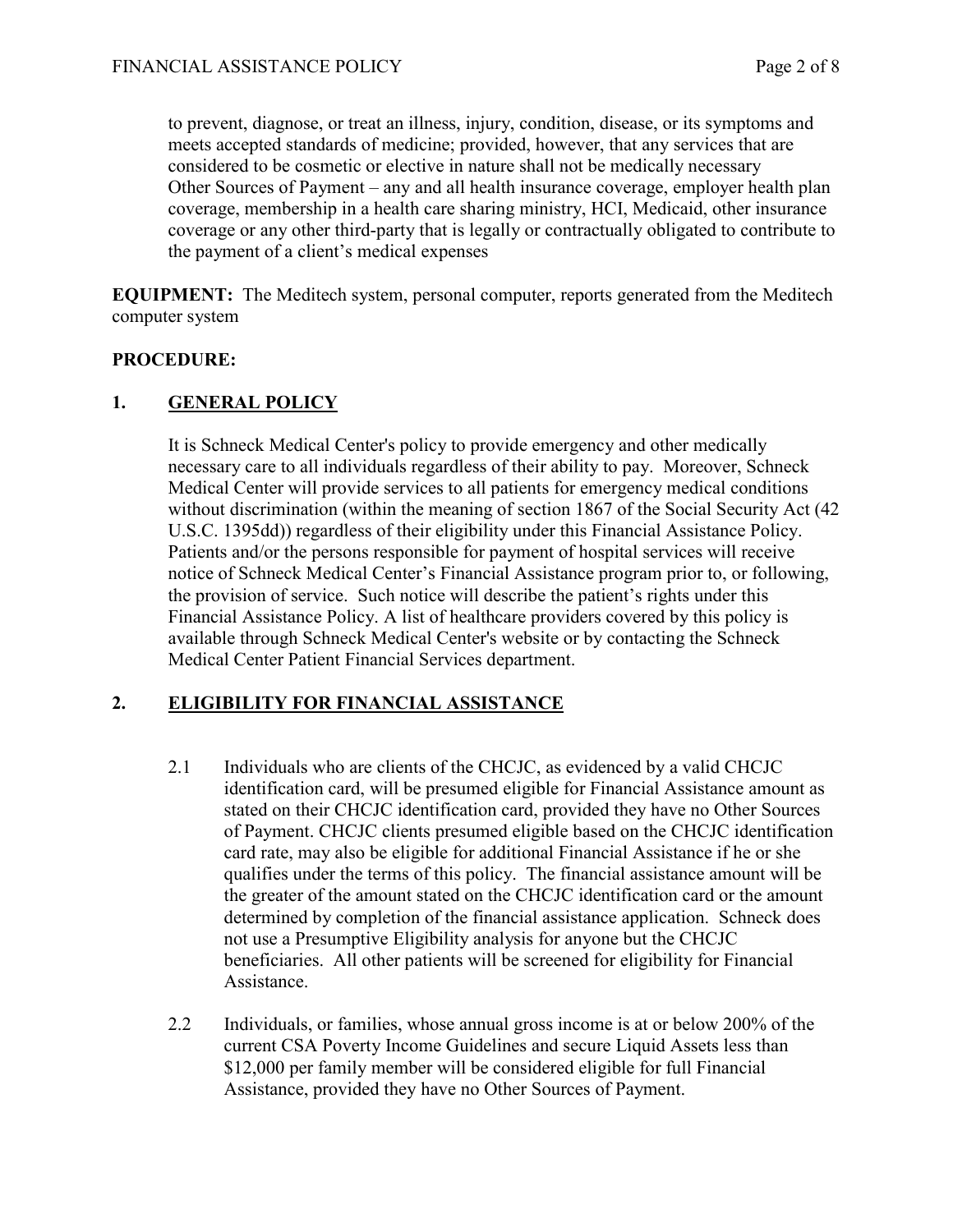2.3 For those not eligible for full financial assistance as outlined above, Schneck Medical Center recognizes that financial hardships nonetheless may exist. Therefore, partial Financial Assistance will be granted to individuals and families with an annual gross income between 200% and 300% of the current CSA Poverty Income Guidelines and secure Liquid Assets less than \$12,000 per family member. For such individuals and families, Financial Assistance will be calculated as a percentage of total Eligible Charges according to the following schedule:

| $%$ of CSA                | % of Partial Financial Assistance |  |
|---------------------------|-----------------------------------|--|
| <b>Poverty Guidelines</b> | on Eligible Charges               |  |
| $201\%$ to 225%           | 80%                               |  |
| $226\%$ to 300\%          | 60%                               |  |

A family will be considered the patient and all other related persons living in the residence that constitute one taxable unit.

## **3. APPLICATION PROCESS AND RELATED ISSUES**

- 3.1 Except as provided in Subsection 3.1(a) of this Policy, all individuals will be required to complete and submit a Financial Assistance application to be considered for Financial Assistance. All individuals other than those who are eligible for Financial Assistance under Section 2.1 of this Financial Assistance policy also shall be required to submit all documentation identified by the Financial Assistance application, including the last three months' paystubs, the last three months' bank statements, the previous year's Federal tax form, and/or additional documentation that verifies household income, household size, and household Liquid Assets. In all cases, the decision to grant or deny Financial Assistance will be based on all information provided by or on behalf of the patient. Patients and others may request assistance with an Application for Financial Assistance, as well as other information regarding the Financial Assistance Policy, through the office of Patient Financial Services in person at 100 North Walnut Street, Seymour, Indiana, or by calling (812) 522-0414.
- 3.2 To be eligible for financial assistance, an applicant must submit a Financial Assistance application within 240 days from the date the first statement was made available to the individual. Schneck Medical Center may take follow up steps to collect an outstanding balance as described in section 5.2 of the Credit and Collection Policy, which policy may be obtained through Schneck Medical Center's website or upon request to Schneck Medical Center by contacting the Patient Financial Services Department. Additionally, if the individual fails to apply for Financial Assistance within 120 days, Schneck Medical Center may take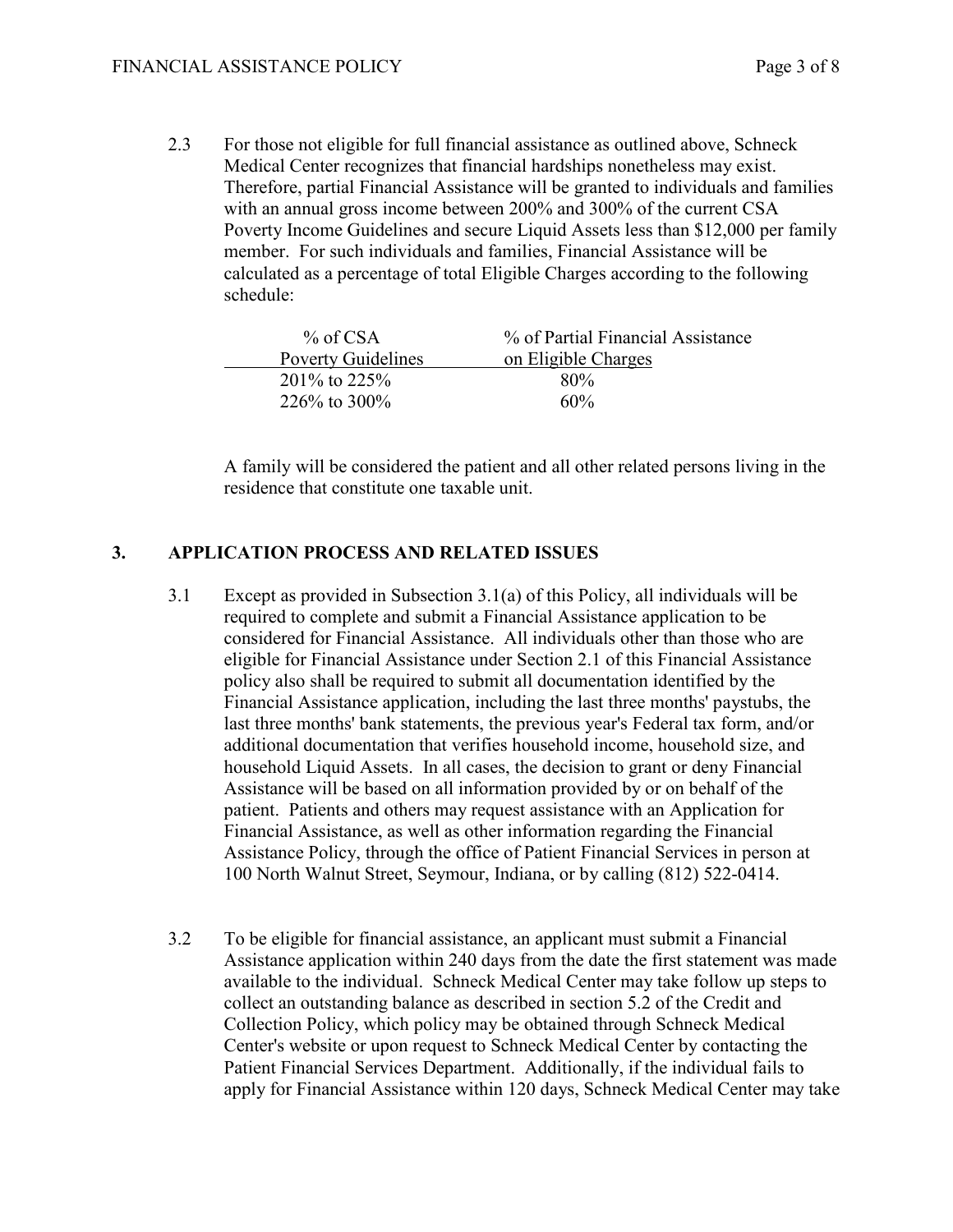an Extraordinary Collection Action upon 30 days' written notice as outlined in section 5.3 of the Credit and Collection Policy. The Director of Patient Financial Services has final authority for determining reasonable efforts have been made in the determination of eligibility for Financial Assistance prior to engaging in Extraordinary Collection Action. Schneck Medical Center will accept and process Financial Assistance applications within the application period which ends on the  $240<sup>th</sup>$  day following the date of the first statement.

- 3.3 The annual gross income figure used to determine eligibility for Financial Assistance will be the last three months income, as documented by the last three months payroll pay stubs from all family income earners, multiplied by four. An exception to this may be made if, in the opinion of the Director of Patient Financial Services, the three-month income is not reflective of the applicant's true ability or inability to meet his/her obligation. In this event, the income figure used will be that which is most reflective of the applicant's true ability or inability to meet his/her obligations. Family income is determined using the Census Bureau definition, which follows the following standards:
	- a. Income shall include earnings, unemployment compensation, workers' compensation, Social Security, Supplemental Social Security Income, public assistance, veterans' payments, survivor benefits, pension or retirement income, interest, dividends, rents, royalties, income from estates and trusts, educational assistance, alimony, child support, and assistance from outside households and other miscellaneous sources.
	- b. Income shall not include noncash benefits, such as food stamps and housing subsidies, or capital gains or losses.
	- c. Income shall be determined on a before-tax basis.
	- d. A family will be considered the patient and all other related persons living in the residence that constitute one taxable unit, as evidence by tax returns and or legal decrees. If a legal decree assigns tax dependent status to someone outside of the household, Hospital may choose to consider the tax dependent as part of the household if the household is receiving child support income for the dependent.
- 3.4 Schneck Medical Center shall not charge any Eligible Individual more for emergency or other medically necessary care than AGB, meaning the amount generally billed to individuals who have insurance covering such care. Schneck Medical Center shall calculate its AGB pursuant to the Look-Back Method, as described in Section 1.501(r)-5 of the Treasury Regulations.
	- a. Under the Look-Back Method for calculating AGB, Schneck Medical Center will use its gross charges as a starting point for its billing calculations. The AGB Percentage is reached by dividing the sum of all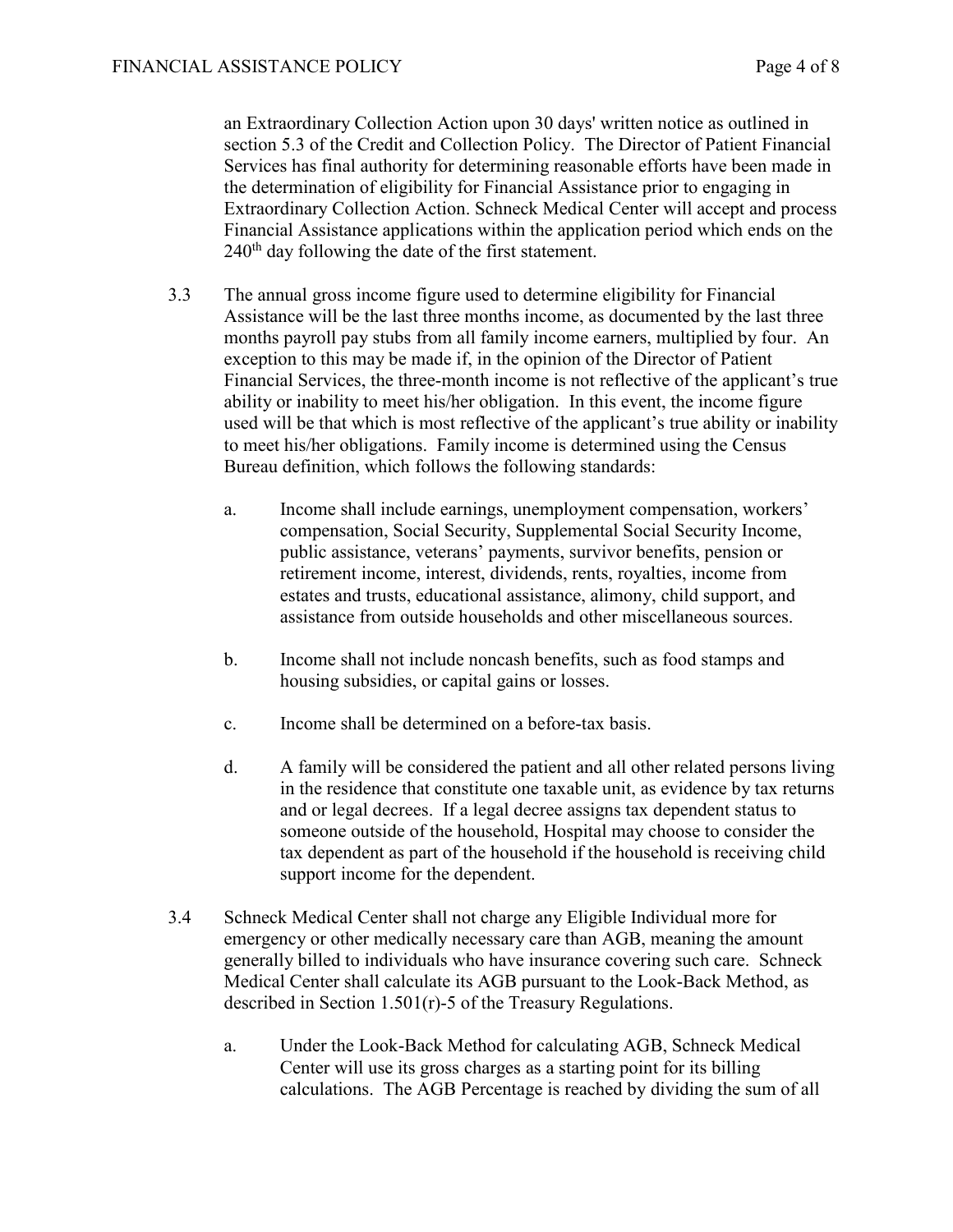Schneck Medical Center's claims for emergency and other medically necessary care that were allowed by all health insurers over the prior 12 month period and , by the sum of the associated gross charges for such claims. When calculating the allowed claims, Schneck Medical Center shall include the full amount allowed by the health insurer, including both the amount the insurer will pay or reimburse and the amount (if any) the individual is personally responsible for paying in the form of co-payments, coinsurance and deductibles. In calculating the AGB Percentage, Schneck Medical Center shall include fee-for-service claims paid by a combination of fee-for-service claims paid by Medicare Part A or B and claims paid by private health insurers. So long as an AGB Percentage exists for each emergent and medically necessary service, Schneck Medical Center may calculate one AGB Percentage, separate AGB Percentages for different categories of services, or separate AGB Percentages for individual items and services. Schneck Medical Center's AGB Percentage(s), as well as additional information regarding Schneck Medical Center's calculation of AGB, shall be posted on Schneck Medical Center's website or may be requested from Schneck Medical Center free of charge by calling the office of Patient Financial Services at (812) 522-0414.

- b. Schneck Medical Center shall, at all times, make reasonable efforts to determine whether a patient is eligible for Financial Assistance. If Schneck Medical Center has billed an amount to an individual who has not submitted an application for Financial Assistance as of the date of the charge and is later determined to be eligible for Financial Assistance, Schneck Medical Center will make appropriate adjustments to the amounts charged and issue a refund to the patient, if necessary. In this manner, Schneck Medical Center intends to satisfy the requirements for the safe harbor described in Section 1.501(r)-5(d) of the Treasury Regulations.
- c. Schneck Medical Center will not charge any Eligible Individual more than the AGB amount for emergency or other medically necessary care, and in all cases, the charge to an Eligible Individual will be less than Schneck Medical Center's gross charges. If an Eligible Individual only is eligible for a discount that would still leave him or her personally responsible for paying an amount exceeding the AGB amount, that discount shall be increased so that the Eligible Patient only is personally required to pay the AGB amount.
- 3.5 An individual whose annual gross income exceeds 300% of the current CSA Poverty Income Guidelines will be excluded from the consideration for assistance unless unusual circumstances exist. In this event, the decision to grant assistance will be made by the Director of Patient Financial Services and the Vice President of Fiscal Services.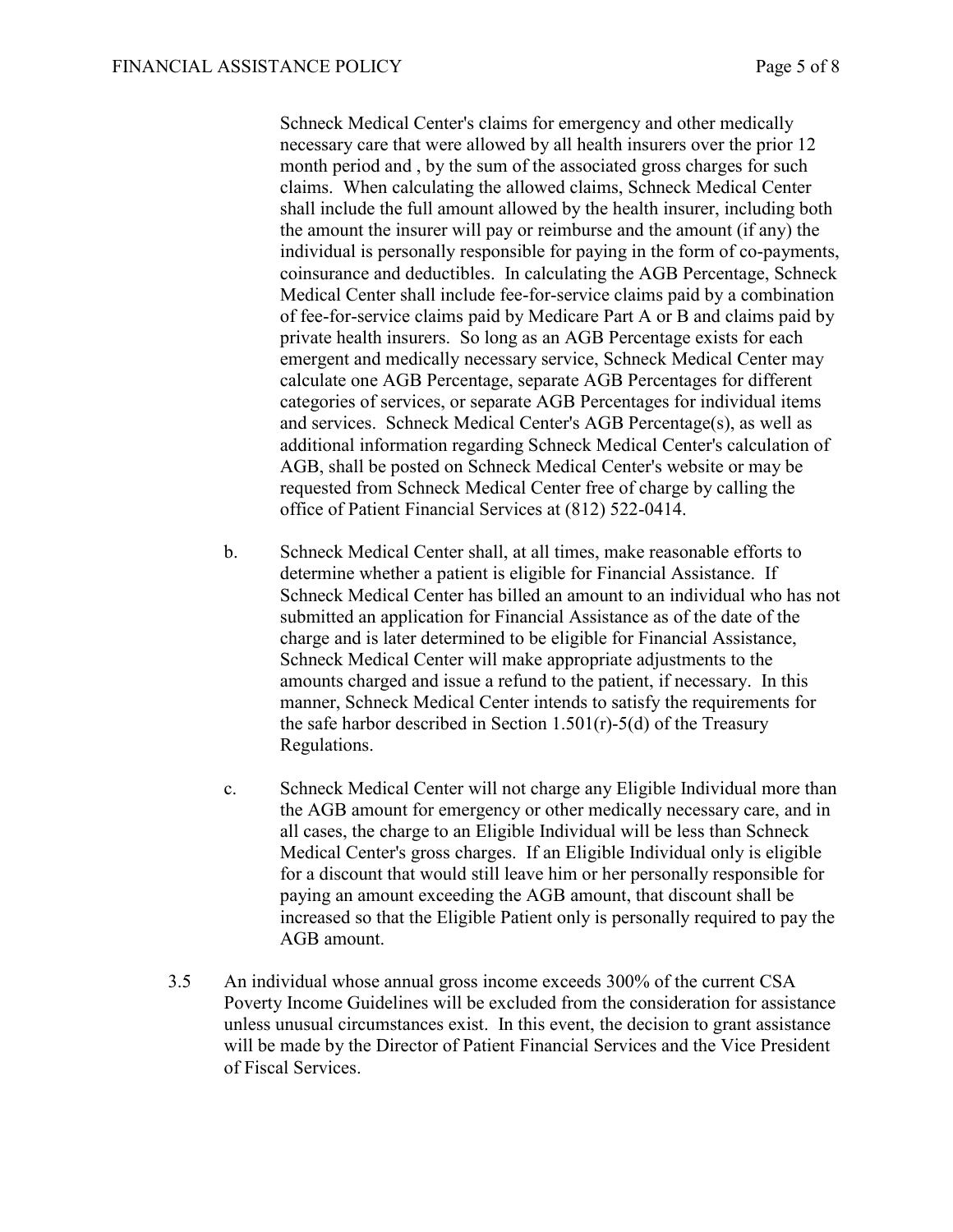#### FINANCIAL ASSISTANCE POLICY Page 6 of 8

- 3.6 A family who exceeds Liquid Assets of \$12,000 per individual will be excluded from the consideration for assistance unless unusual circumstances exist. In this event, the decision to grant assistance will be made by the Director of Patient Financial Services and the Vice President of Fiscal Services.
- 3.7 After a determination has been made that an individual qualifies for Financial Assistance, the Director of Patient Financial Services and the Vice President of Fiscal Services may review whether the patient has other sources of payment available, such as health insurance, HCI, Medicaid eligibility, or liability claims, and may reduce the amount of Financial Assistance accordingly. This includes situations where an individual has assets, other than income, sufficient to satisfy his/her obligations. If a patient who otherwise is eligible for financial assistance has health insurance or is covered by a governmental program, then the financial assistance will be adjusted as follows:
	- a. No patient is eligible for financial assistance for any charges or portion of charges that are covered by existing insurance, third party liability, or through a governmental program that covers the patient. A patient specifically may not decline to use his or her own coverage through health insurance, third party liability, or a governmental program and instead obtain financial assistance from Schneck Medical Center.
	- b. If the amount owed by a patient who is insured or is covered by third party liability or a governmental program is greater than the amount of the patient's coverage, then the patient is responsible for the difference unless special circumstances exist. Such circumstance may include, if a patient's benefits are exhausted, charges are eligible for financial assistance.
	- c. If the amount owed by a patient who is insured or is covered by third party liability or a governmental program is less than the amount of the patient's coverage, then the patient will not be responsible for any portion of the charges that are paid by insurance.
	- d. Charges or portion of charges deemed non-covered by existing insurance, third party liability, or through a governmental program that covers the patient are not eligible for Financial Assistance.
	- e. Charges for inpatient hospitalization after the stay has been deemed to be no longer medically necessary per Medicaid guidelines and/or no longer have Prior Authorization from Medicaid or the MCE are not eligible for Financial Assistance.
- 3.8 The following situations will exclude an individual from eligibility for Financial Assistance: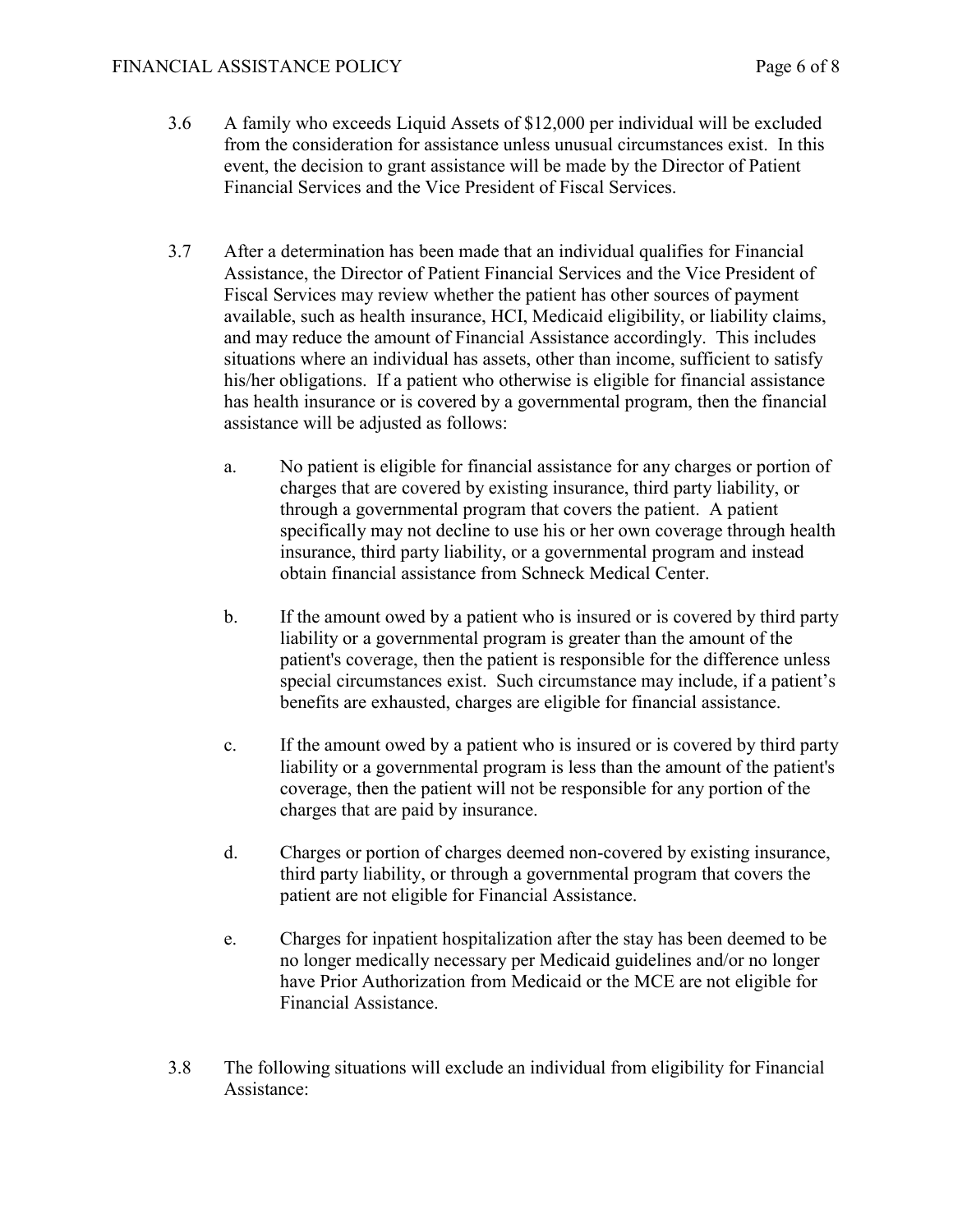- a. An individual's failure to apply for outside assistance, or failure to provide information which would lead to the discovery of the availability of outside assistance, such as health insurance, HCI, Medicaid eligibility, or liability claims. An exception to the foregoing may be made, if in the opinion of the Director of Patient Financial Services, extenuating circumstances exist(ed).
- b. An individual's failure to secure health insurance made available to him/her at group premium rates by his/her employer or union.
- c. Any individual who fails to respond to the offer of Financial Assistance.
- 3.9 Any individual denied Financial Assistance in part or in total will be notified that he/she has the option of appealing his/her case to the Director of Patient Financial Services and the Vice President of Fiscal Services. Such appeal must be received no later than thirty (30) days from the date of notification of denial.
- 3.10 Schneck Medical Center will widely publicize this Financial Assistance Policy as required by Internal Revenue Code Section 501(r) and the corresponding Treasury Regulations. Pursuant to such Regulations, this Financial Assistance Policy, a Summary of the Policy and the Financial Assistance Application shall be made available in English and the primary language spoken by each limited English proficiency group that constitutes the lesser of 1,000 individuals or 5% of the community served by Schneck Medical Center (which as of the date this policy was approved was Spanish).
- 3.11 Referral of patients for Financial Assistance may be made by any member of the staff or medical staff, including physicians, nurses, financial counselors, social workers, case managers, chaplains, and religious sponsors. A request for Financial Assistance may be made by the patient or a family member, close friend, or associate of the patient, subject to applicable privacy laws.
- 3.12 Reasonable efforts have been made to determine whether an individual is eligible for Financial Assistance if Schneck Medical Center notifies the individual about the program, Schneck Medical Center provides the individual or, where applicable, his or her family member(s), with information relevant to completing the application, and Schneck Medical Center makes and documents its determination as to whether the individual is eligible for assistance under the policy.
- 3.13 Schneck Medical Center shall not engage in any debt collection activities in the emergency department or in other hospital venues that could interfere with the treatment of emergency medical conditions without discrimination.